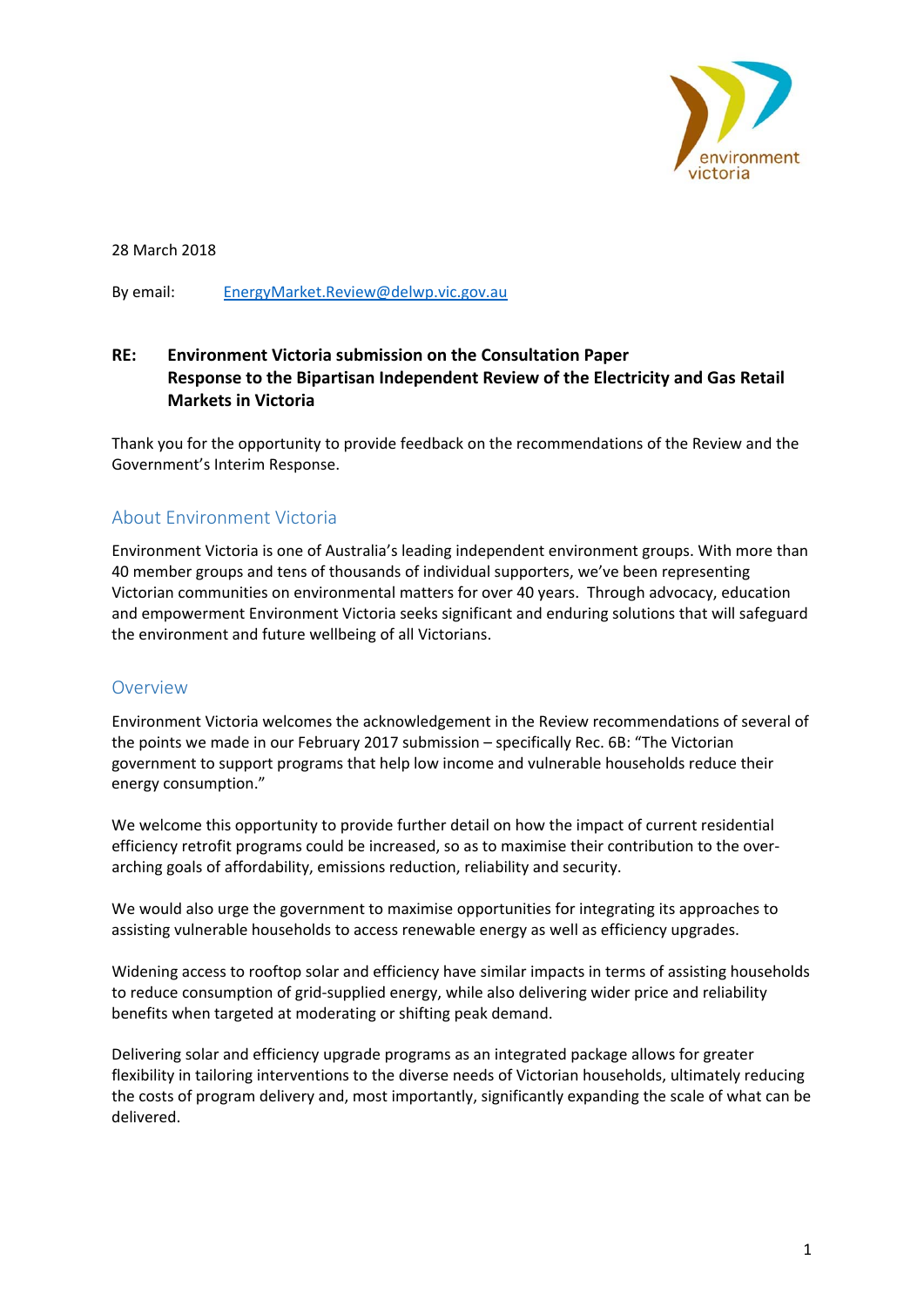

# The case for equitable access to solar and efficiency for all Victorian households

The growth in rooftop solar over the last ten years has been phenomenal. Victoria now has more than 1100 MW of solar panel systems smaller than 100 kW.<sup>1</sup> The uptake of rooftop solar by Victorian households is playing an important role in reducing the strain on our energy grid.

The graph below shows how, on a very hot day this January, Victoria's rooftop solar:<sup>2</sup>

- Reduced the highest point of peak demand from the grid (at 4pm) by almost 600 MW
- Delayed the moment of peak demand from the grid by almost three hours, meaning the grid was under strain for less time.



Rooftop solar capacity also plays an important role in reducing the costs of electricity to consumers where the additional capacity serves to moderate or shift peak demand, thus reducing wholesale price spikes which feed into higher retail prices for consumers.

Rooftop solar is one way to reduce household energy costs, as well as demand and strain on the grid. Another is energy efficiency. Without efficiency standards for appliances and new buildings introduced over the last 20 years, consumption across the National Electricity Market would have been about 37 TWh higher in 2013 than it actually was. This difference equates to output of almost

1

<sup>1</sup> Australian PV Institute, http://pv‐map.apvi.org.au/historical#4/‐26.67/134.12

<sup>2</sup> From The Australia Institute's *Gas and Coal Watch*, http://tai.org.au/gas‐coal‐watch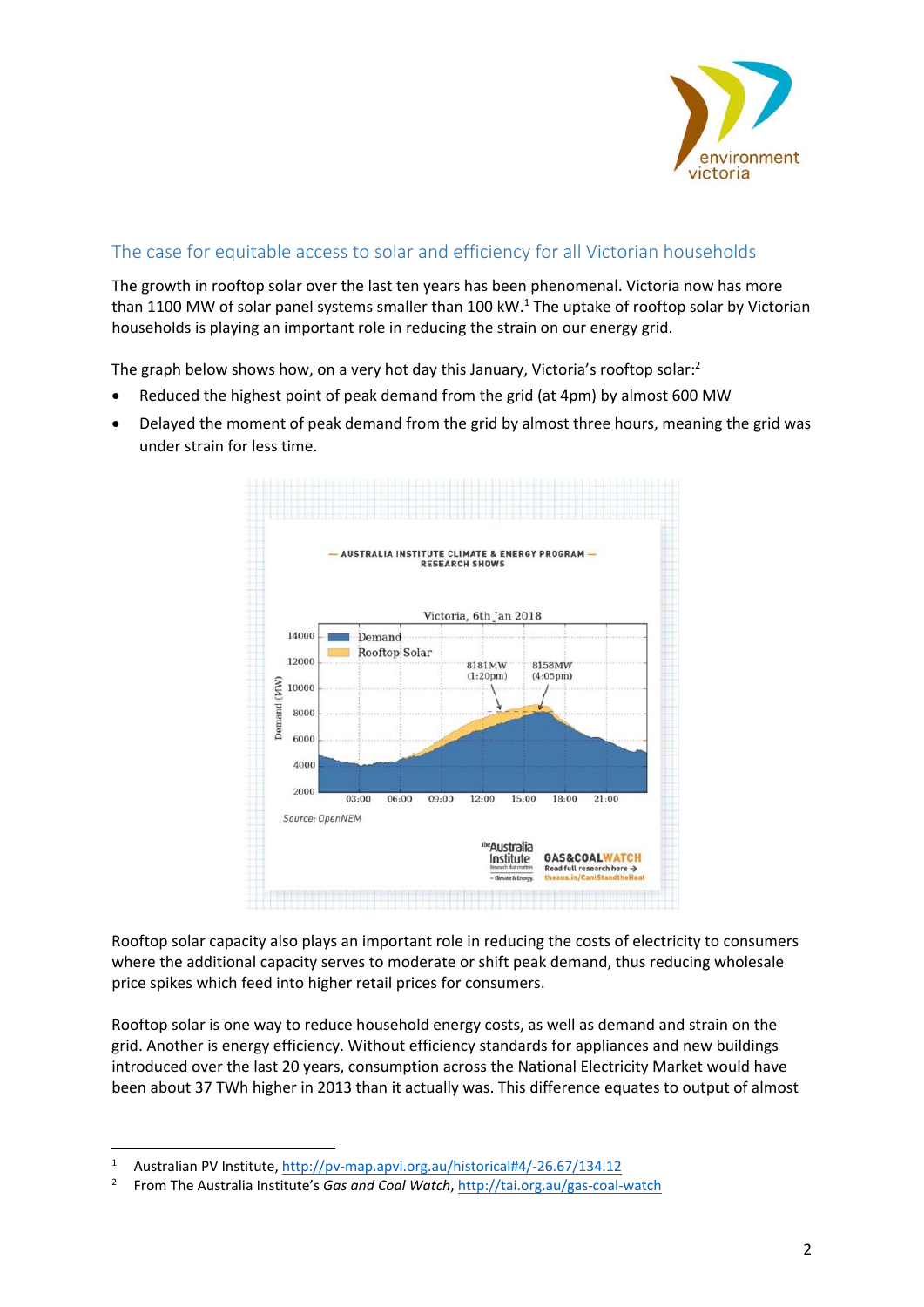

5,000 megawatts (MW) of coal fired generation capacity – approximately the combined capacity of Loy Yang A, Loy Yang B and Hazelwood.<sup>3</sup>

But while that's good progress, we've hardly scratched the surface of what's possible in terms of improving the thermal performance of our existing building stock. The majority of household energy use goes towards keeping our homes warm in winter and cool in summer, and heating hot water. So cutting waste through simple measures like insulation, draught‐sealing and low‐flow shower‐heads can reduce annual energy costs by 40 percent<sup>4</sup> - delivering savings of up to \$1,000 per year for an average pre‐2005 home.

Efficiency improvements also deliver rapid, cost‐effective emission reduction opportunities. Recent analysis identified efficiency as the number one global action to achieve peak emissions by 2020 and significant declines by 2030,<sup>5</sup> while building efficiency improvements could deliver more than one quarter of Australia's commitments under the Paris Agreement.6

Given the above benefits of household efficiency and solar, Environment Victoria welcomes the Review's acknowledgement of the role of efficiency, expressed in Recommendation 6B:

"The Victorian government to support programs that help low income and vulnerable households reduce their energy consumption".

Clearly, addressing energy hardship experienced by low income and vulnerable households must be a priority for government. However, Environment Victoria urges the government to consider the role that efficiency and rooftop solar can play much more broadly, and commit to addressing the range of barriers that prevent much larger scale take‐up of efficiency and solar by all Victorians.

As articulated in our original submission, we submit that the over‐arching objective for Victorian energy policy should be not only to ensure vulnerable households are protected, but to address the broader question:

"How can we drive a rapid transition to zero net emissions and 100% renewable energy, while ensuring secure, reliable and equitable access to affordable energy services for all?"

Hence, the following sections of this submission respond to Questions 15 – 17 of the Consultation Paper, but with this broader objective in mind.

1

<sup>3</sup> Sadler, H. 2013, *Power Down: Why is electricity consumption decreasing?*, The Australia Institute http://www.tai.org.au/content/power‐down

<sup>4</sup> Sustainability Victoria, www.sustainability.vic.gov.au/About‐Us/Research/Household‐retrofit‐trials

<sup>5</sup> IEA 2015, *World Energy Outlook: Special report on energy and climate change*, International Energy Agency, www.iea.org

<sup>6</sup> ASBEC 2016, *Low Carbon, High Performance: How buildings can make a major contribution to Australia's emissions and productivity goals*, Australian Sustainable Built Environment Council, http://www.asbec.asn.au/research‐items/low‐carbon‐high‐performance‐report/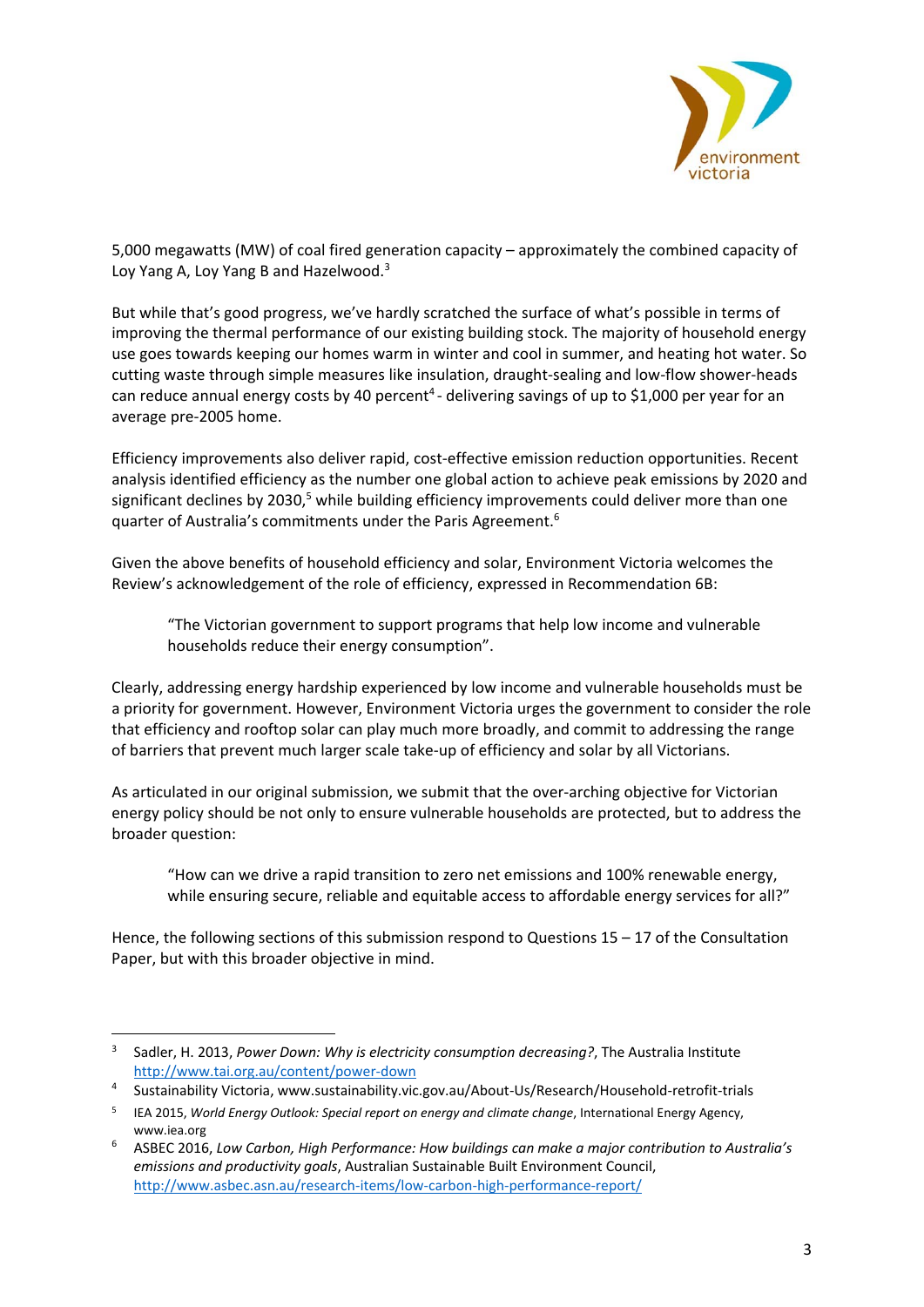

# Opportunities for expanding the reach and impact of household retrofit programs

Environment Victoria has welcomed the \$17 million committed to the *Home Energy Assist* household retrofit programs which target different householder groups across the State. However, the estimated 3,300 Victorian homes expected to benefit from these programs falls far short of the scale needed if we are to have any impact on the currently very low average performance of Victoria's housing stock.7

Given the focus of this Review, we would particularly emphasise the opportunities for increasing impact through collaboration with energy retailers in a shared approach to addressing high consumption as an underlying cause of energy hardship.

#### Leverage complementary sources of investment

1

While household retrofit programs continue to be financed largely through a direct government investment model, available public funding will limit scale and ambition and therefore assist a far smaller percentage of homes. Furthermore, while Victoria's most vulnerable households should be a priority for public assistance, the public policy justification for spending public money on private assets such as investment properties is less clear.

Hence, government should seek to leverage complementary sources of investment to allow for increased ambition and reach to diverse groups of households. Key opportunities include:

- Establishment of a state-wide revolving capital fund to give local government the option of offering *Environmental Upgrade Agreement* rates‐based financing for solar and efficiency upgrades to residents. Such financing helps overcome the upfront cost barriers faced by low income households, while allowing repaid capital to be returned to government or re‐ invested in further programs. The *Solar Savers* initiative which is financing solar for aged pensioners across 22 council areas, and the proposed amendment to the Local Government Act to extend EUA financing to residential properties, provide an excellent foundation on which to build a statewide revolving fund scheme.
- Partnering with energy retailers to co-finance efficiency and renewable energy retrofits. Cofinancing to expand the revolving capital fund as well as data‐sharing arrangements (see below) would support the expansion of low-cost retrofit financing options to households beyond aged pensioners, particularly non concession-card holding households with high housing and transport costs who are at increasing risk of energy hardship. Opportunities for further expanding the capital fund through collaboration with private lenders, social impact investors or philanthropic organisations should also be explored.
- Raising Victorian Energy Efficiency Target beyond 2020. Recent industry analysis indicates the Victorian Energy Upgrade Scheme is delivering savings 44 percent above that required to

<sup>7</sup> Pre-2005 housing stock averages 1.8 stars compared with the 6 star standard for new homes. (Sustainability Victoria 2014, *Household Energy Report*)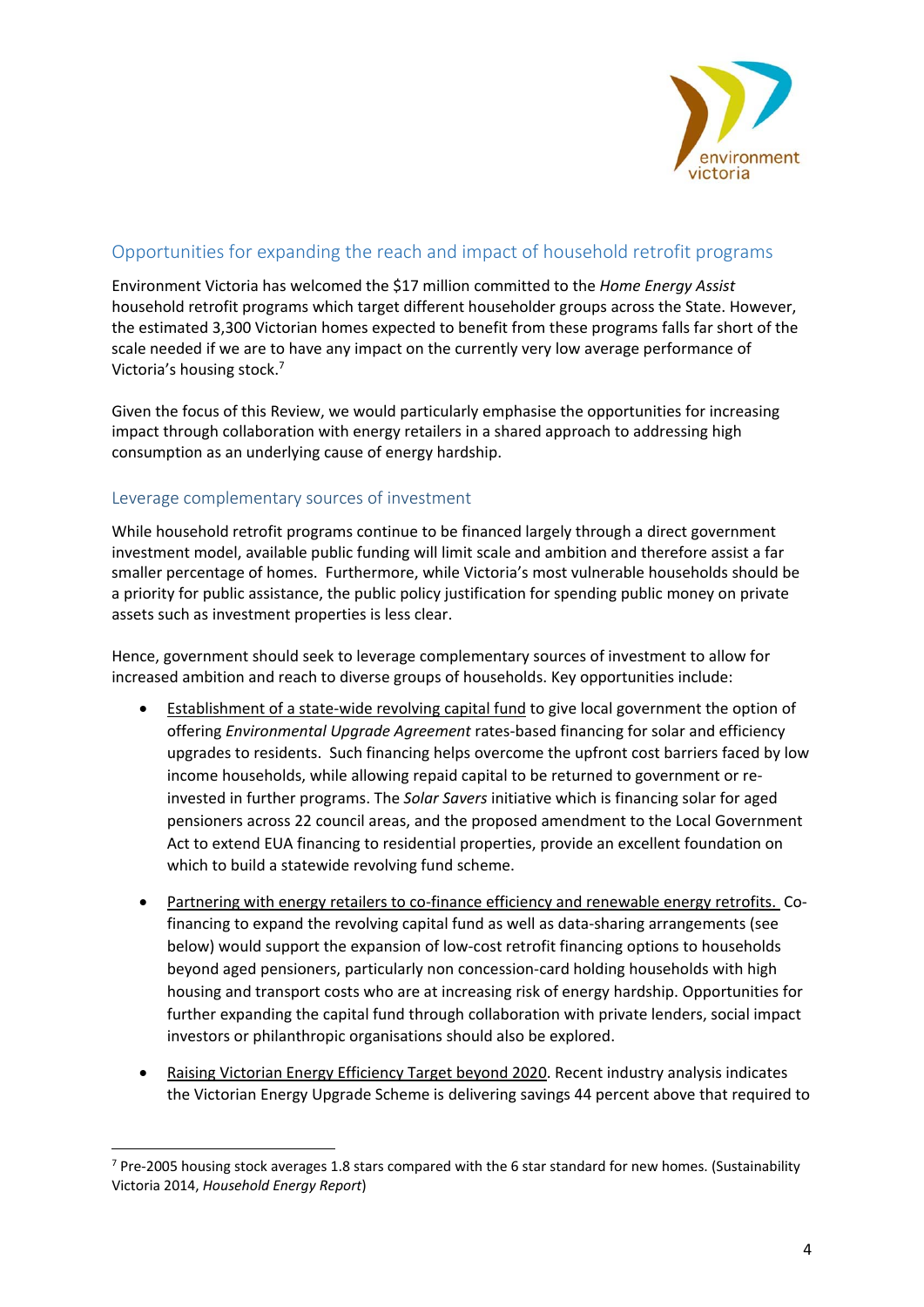

achieve current targets, at 50 percent below expected cost.<sup>8</sup> At the same time, activity is currently dominated by commercial lighting, leaving significant efficiency opportunities in the residential sector untapped. This suggests there is ample scope for cost-effectively achieving much higher targets while kick‐starting activity in the residential sector. In addition, establishing a priority household sub-target would ensure low-income and disadvantaged households benefited from expansion of the scheme. Costs and risks to retailers associated with reaching these households would be mitigated by complementary investment in targeted outreach and delivery programs (see below).

 Setting minimum efficiency standards for rental properties. The generally poor efficiency performance of Victoria's rental housing stock is exposing renters, many of whom are low income to high energy bills and health risks. However, the well-established 'split incentive' facing landlords and tenants is hindering much needed investment in improvements. As voluntary measures and incentives have been shown to be ineffective<sup>9</sup> and there is limited justification for investing public money in private assets, the only way to overcome the split incentive is to set minimum efficiency standards at the point of lease. The current review of the *Residential Tenancies Act* provides a unique opportunity to deliver this long overdue reform. Minimum standards for health, safety and amenity are being considered. Including basic efficiency measures such as insulation in these standards would catalyse (individually relatively small, but collectively significant) investment in rental housing that will not otherwise happen.

#### Reduce delivery costs to increase impact of retrofit programs

1

Separate delivery models are currently being developed for the *Home Energy Assist* and Latrobe Valley *Home Energy Upgrade* programs. This is contributing to potentially higher than necessary program overhead costs. Developing a statewide shared services model, based on partnerships with local government and the community sector would provide the necessary risk mitigation and quality assurance, but in a more cost‐effective way – leaving a greater proportion of available funds for investment in more home retrofits.

The shared services model being developed through the *Solar Savers Program* could provide a model for a statewide delivery approach, embedded in a broader home energy service providing tailored efficiency and solar advice, finance and services according to individual household need (see below).

In providing streamlined referral services for households with different needs, the statewide network of Home Energy Hubs (discussed below) would also reduce the costs of targeting and recruiting households to individual programs. Instead, local government, community sector organisations and energy retailers already in contact with households in need, would have an easily

<sup>8</sup> https://eecca.org.au/news/highly‐successful‐nsw‐and‐vic‐energy‐savings‐schemes‐over‐deliver‐under‐cost‐ time‐to‐increase‐targets‐10‐july‐2017

<sup>9</sup> Lovering, M. 2013, 'Can low income tenants rent an energy efficient home?', AHURI Evidence Review 040, www.ahuri.edu.au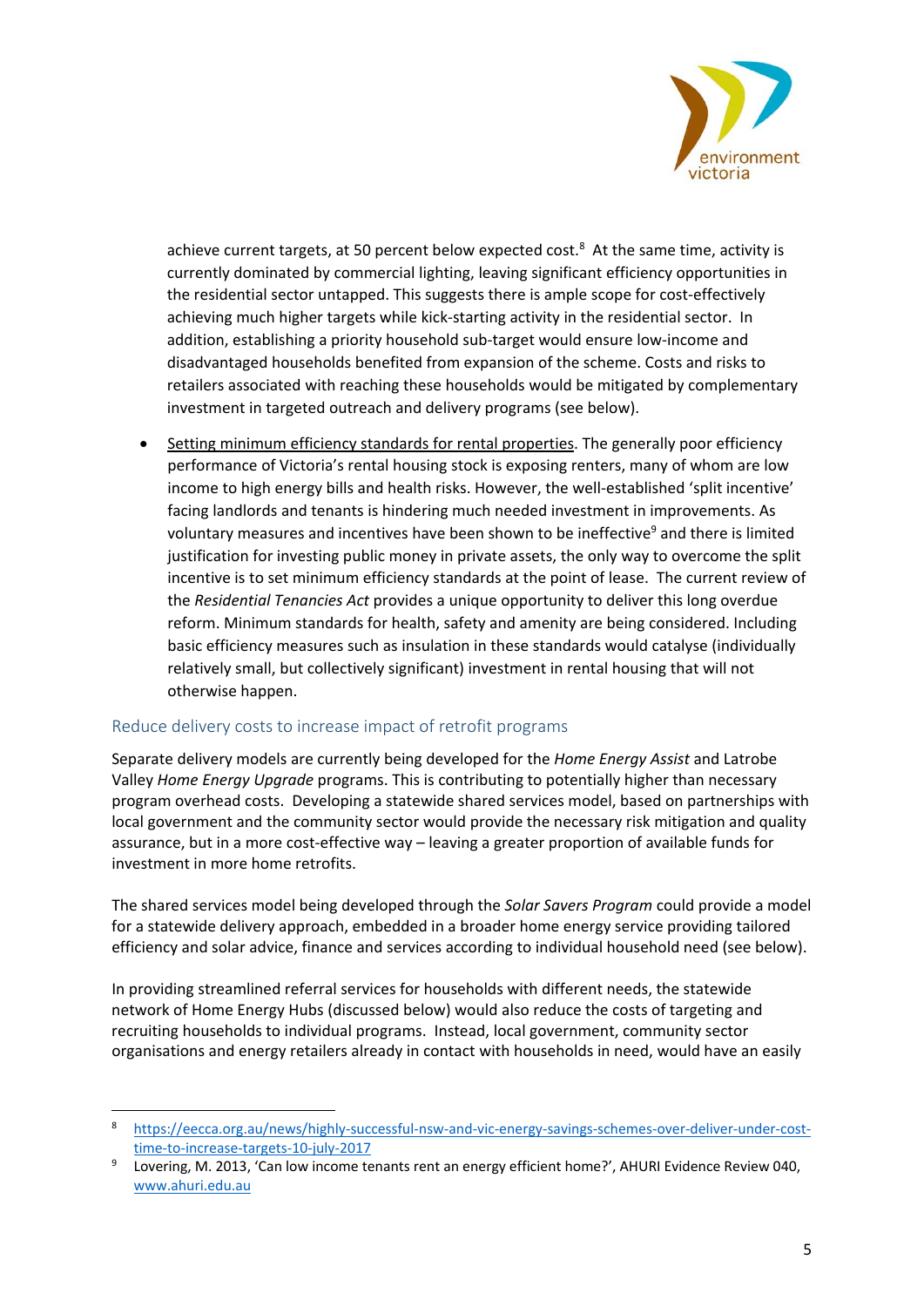

accessible means of referring them to relevant programs. This would also assist in minimising the costs of delivering a priority household sub-target within VEUP.

#### Partner with retailers to drive data innovation

<u>.</u>

Victorian households in need of assistance to access solar and efficiency upgrades are more diverse than low income or concession card‐holding households alone. A growing segment of retailer hardship program participants are larger families with high energy use combined with high transport and/or housing costs.<sup>10</sup> Effectively targeting interventions to these high usage but financially struggling households will maximise environmental and social benefits. However, data‐sharing limitations are hindering the effective targeting of these households.

Government should partner with energy retailers to drive innovation in program delivery through open data arrangements. Amalgamation of diverse data sets on energy consumption, outstanding debt, concession card eligibility and location would enable the cost-effective targeting of programs to households with specific needs within discrete geographic areas.

#### Home Energy Hubs ‐ Overcoming trust, information and complexity barriers

Victoria needs a statewide network of 'one stop shop' Home Energy Hubs, providing every Victorian with easy access to the advice, financial assistance and service providers they need.

Recent analysis by Energy Consumers Australia concludes that ease and convenience, as well as access to trustworthy, independent advice are important factors affecting efficiency behaviour change. $11$ 

Energy and efficiency literacy is generally low amongst Victorian households while the range of information, products and services is large, technical and rapidly changing and the promised benefits are unpredictable. People are also often wary of advice provided by commercial providers of goods and services but do not know where or how to access independent, up to date advice. For all but the most informed and motivated households, the time and effort required to navigate this complex landscape makes efficiency investment a low priority.

People from culturally and linguistically diverse backgrounds, Aboriginal and Torres Strait Islander people, and people living with a disability face additional and diverse barriers to accessing mainstream services. Effective participation by these groups in energy efficiency programs relies on proactive outreach, recruitment, advice and assistance through existing trusted relationships with established local government and community sector organisations.<sup>12</sup>

<sup>10</sup> http://aglblog.com.au/2015/09/effective-support-for-vulnerable-households-closing-the-gap-betweencapacity‐to‐pay‐and‐cost‐of‐consumption‐part‐2/

<sup>&</sup>lt;sup>11</sup> Russell-Bennett, R., Bedggood, R., Glavas, C., Swinton, T., McAndrew, R., O'Mahony, C., Pervan, F., & Willand, N. (2017). *Power Shift Project One: Driving Change – Identifying what Caused Low‐Income Consumers to Change Behaviour, Final Report*, Brisbane: Queensland University of Technology and Swinburne University of Technology

<sup>12</sup> Yang, A., Settle, D., Erwin, R. and N. Crawley 2016, *Future Powered Families Project: Final Report*, Environment Victoria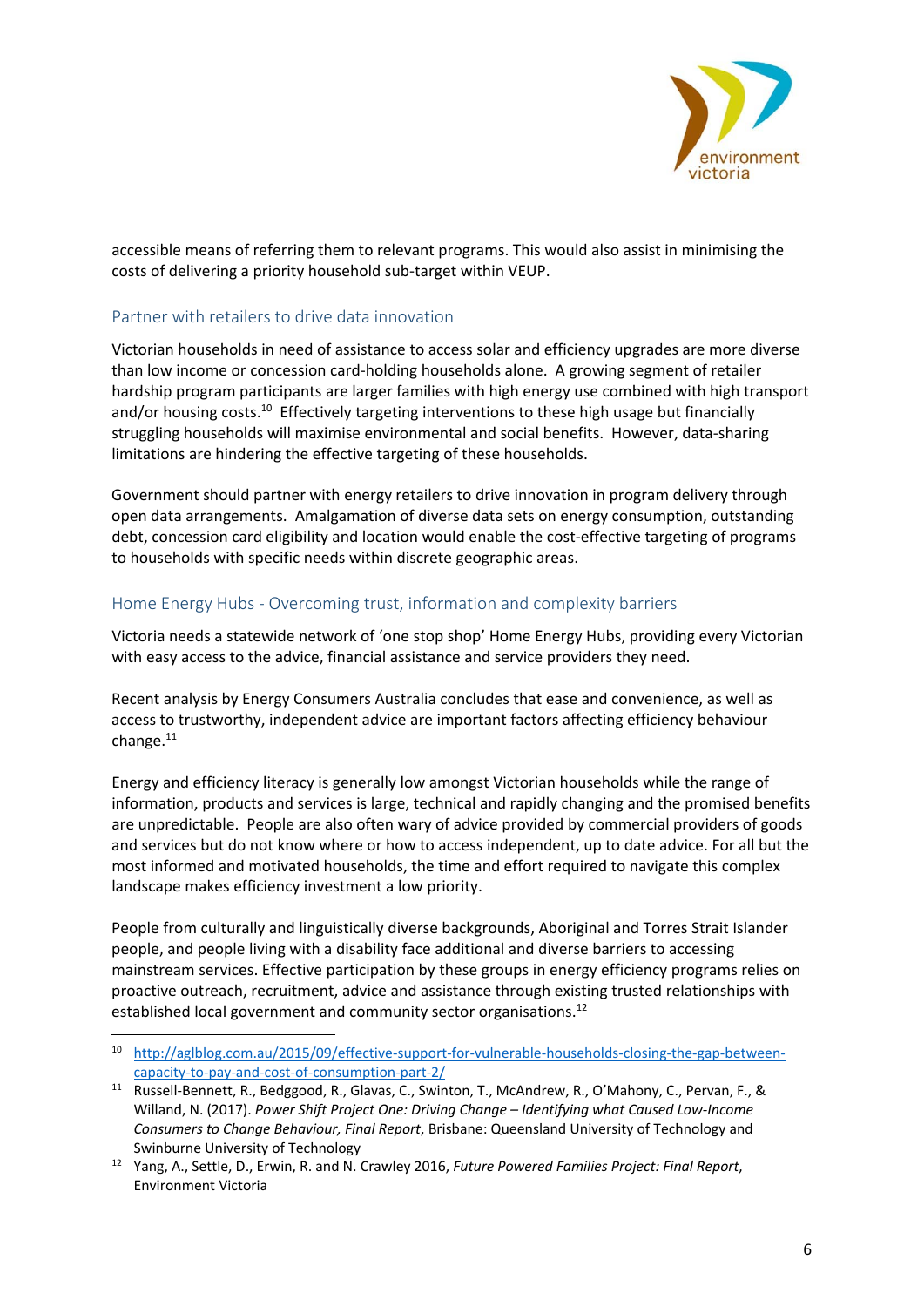

The Home Energy Hubs would be delivered through a partnership between local government, Sustainability Victoria and the community sector, building on the existing Community Energy Hubs (in Bendigo, Ballarat and Latrobe Valley) and the various models in place at a local government  $level.<sup>13</sup>$ 

The Home Energy Hubs would provide all Victorian households with:

- Free, short phone advice on tariffs, basic efficiency and solar options
- Optional referral to more detailed advice eg. Victorian Residential Efficiency Scorecard assessment (fee‐for‐service, free or subsidised depending on eligibility)
- Help with accessing relevant financial assistance depending on eligibility:
	- o Victorian Energy Upgrade Program and other rebates and incentives
	- o EUA rates‐based financing for solar and efficiency upgrades (for households with high daytime energy consumption)
	- o Fully funded efficiency behaviour change and upgrades (for low income and vulnerable households with lower energy usage)
	- o Green finance products offered by private lenders.

Giving all Victorian households easy access to a single portal to all services, will reduce the current onus on households to already know about a specific program such as VEUP in order to access it, leading to increased uptake. As mentioned above, it will also give community organisations, retailers and complementary local government services (such as Home and Community Care services), access to a referral pathway to appropriate programs for their clients, thus reducing the costs of recruiting target households for efficiency and solar programs.

## Expanding solar options for renters and apartment dwellers

For renters and apartment dwellers who can't put solar on their own roof or homeowers with shaded roofs, Solar Gardens offer the chance to buy or lease a share of a solar array within their community. The electricity generated by their share is credited on their bill. But energy market rules need to change for Solar Gardens to become an economically viable option for Victorians locked out of solar.

To move this concept forward we need:

- Government‐funded trials to ensure that solar gardens are legally feasible, economically viable and attractive to renters;
- Changes to network charging arrangements so that Solar Garden participants receive a fair price for their solar. Currently they only receive credits equivalent to the wholesale price,

<sup>1</sup> <sup>13</sup> Such as Moreland Energy Foundation, Yarra Energy Foundation, Mount Alexander Sustainability Group, and the Greenhouse Alliances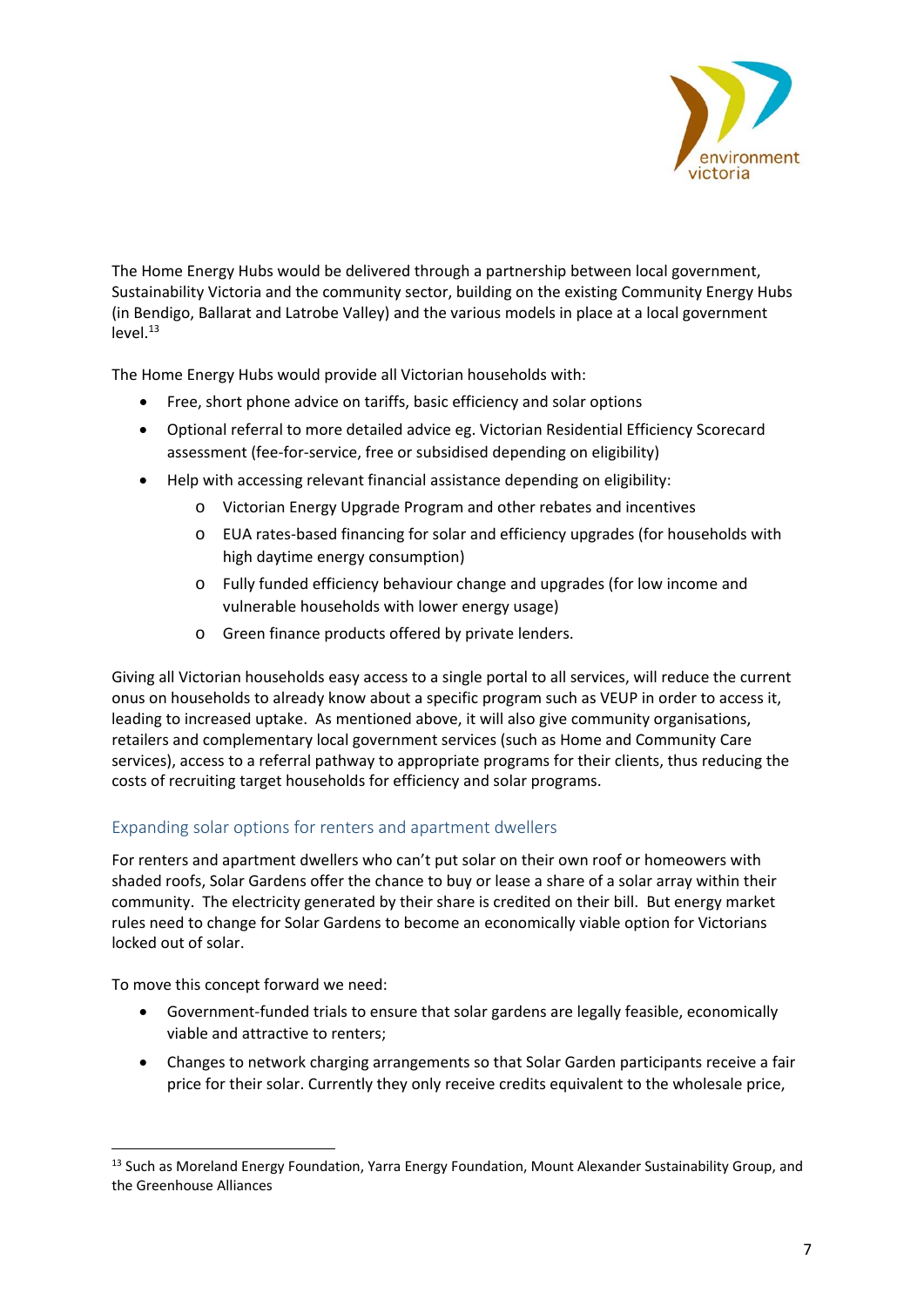

whereas rooftop solar households get the full benefit of the retail price of electricity they generate (or avoid buying from the grid);

 Government‐funded means‐tested grants for low‐income renters so they can afford to participate in a solar garden.

## Solar incentives for landlords

Several innovative financing mechanisms are being offered by companies such as Sun Tenants and Matter which allow landlords and tenants to split the benefit of solar.<sup>14</sup> Victoria should follow Queensland's lead in providing support to help these models reach scale.15 However, careful attention is needed to ensure tenants are not left worse off and vulnerable tenants are protected.

### Protect consumers

1

Affordable supply of energy is essential to health, wellbeing and social participation. But as the energy market becomes more complex, with a wide range of new products, technologies and services entering the market, the way we engage with the system – both as consumers and producers of energy services – is changing. As the system evolves and becomes more complex, we need to make sure consumers particularly vulnerable consumers, remain protected.

There are two broad categories of reforms to our consumer protection regime we need to actively progress now – addressing barriers to informed decision‐making by consumers in an increasingly complex market, and making sure consumers are protected when things go wrong.

A number of initiatives could be adopted in the short to medium term, including:

- Requiring energy service providers to identify the consumer's purpose in acquiring a service, to ensure it is appropriate;
- Testing the need for and best ways to help customers make good decisions; and
- Expanding the jurisdiction of the Energy and Water Ombudsman of Victoria (EWOV) the main port-of-call for settling consumer disputes – to cover the providers of new energy products and services such as solar leasing, residential battery storage, electric vehicles and community energy projects.

The acknowledgement in Review recommendations of the limitations to EWOV's jurisdiction is welcome, as is current work being progressed by EWOV in this policy space. But there is an opportunity to go further to implement a comprehensive reform agenda as outlined by consumer advocates.16

<sup>&</sup>lt;sup>14</sup> For example, SunTenants www.suntenants.com; Matter http://matter.solar/<br><sup>15</sup> SA million trial targeting up to 1,000 proporties https://www.dows.gld.gov.au

<sup>\$4</sup> million trial targeting up to 1,000 properties https://www.dews.qld.gov.au/electricity/solar/solarfuture/rental‐properties

<sup>16</sup> CALC 2016, *Power Transformed*, Consumer Action Law Centre